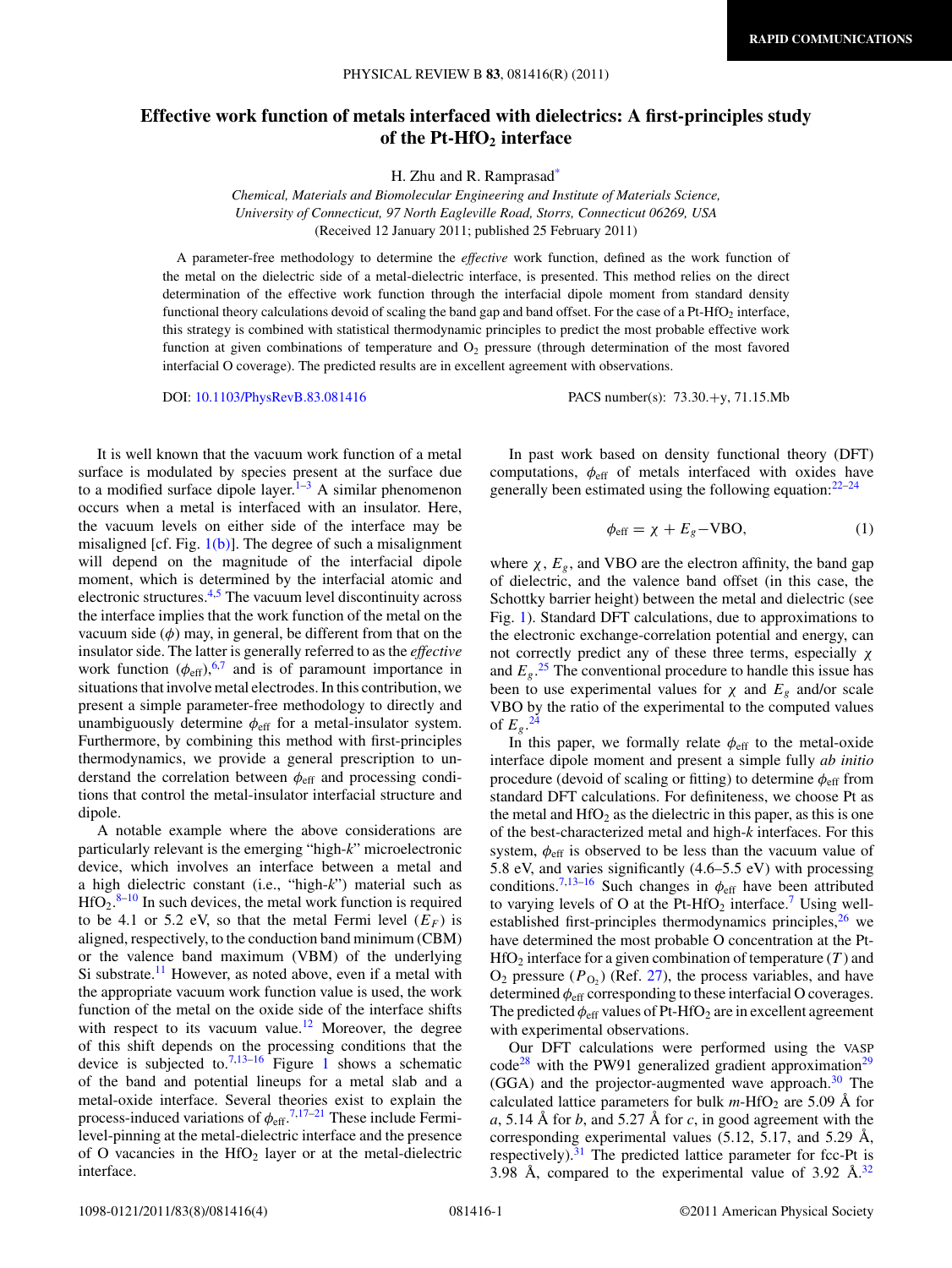

FIG. 1. (Color online) Schematic of (a) the macroscopic band structure of a metal slab and (b) the band alignment in a metaloxide stack.  $E_{\text{vac},m}$  and  $E_F$  are, respectively, the vacuum level and Fermi level of the metal.  $E_{\text{vac},o}$ , CBM, VBM,  $\chi$ , and  $E_g$  are, respectively, the vacuum level, conduction band minimum, valence band maximum, electron affinity, and band gap of the oxide. VBO stands for valence band offset, and represents the energy difference between the metal Fermi level and the oxide VBM. *D<sup>m</sup>* and *D<sup>o</sup>* are the surface dipole moments of the metal free surface and the oxide free surface, respectively.  $D_x$  is excess interfacial dipole moment, i.e., the total interfacial dipole moment minus the metal free surface dipole moment.

Following prior work, $33$  the interface models were created by placing a strained (111) ( $2 \times \sqrt{3}$ ) Pt slab on top of a (001)  $(1 \times 1)$  *m*-HfO<sub>2</sub> slab [Fig. 2(a)] along with a vacuum region of 10 Å, which required a  $5 \times 5 \times 1$  Monkhorst-Pack *k*-point mesh to yield converged results. Dipole corrections were used to handle the asymmetric nature of the heterostructures considered.

First-principles thermodynamic theories were applied first to identify stable  $Pt-HfO<sub>2</sub>$  interfaces. Various interfacial O coverages, represented as  $\theta_0$  in units of a monolayer  $(ML)$ , at the Pt-HfO<sub>2</sub> interface were considered, ranging from 0 to 2 in steps of 0.25 ML. In keeping with the stoichiometry of HfO<sub>2</sub>, an ML is defined as two times the number of Hf atoms in a layer. The corresponding interface configurations are denoted by  $Pt:\theta_0:HfO_2$ . Three representative interface



FIG. 2. (Color online) (a) Atomic structures of  $Pt:\theta_0:HfO_2$ interfaces with  $\theta_0 = 0$ , 1, and 2 ML; (b) The interface phase diagram for Pt:θ<sub>O</sub>:HfO<sub>2</sub>. The boundaries between two different stable interface structures are represented by the black curves. The shaded region represents the regime of expected processing conditions.

## <span id="page-1-0"></span>H. ZHU AND R. RAMPRASAD PHYSICAL REVIEW B **83**, 081416(R) (2011)

structures are shown in Fig. 2(a). When  $\theta_0 = 0$  ML, the interface is represented by Pt-Hf bonding. For  $\theta_{\Omega} = 1$ , one half of the O atoms passivates the interfacial Hf atoms and the other half bonds to interfacial Pt atoms. The local structure of Pt–O bonding at the Pt:2:HfO<sub>2</sub> interface (i.e.,  $\theta_{\text{O}} = 2$ ) mimics a structure akin to distorted platinum oxide. These three interfaces are referred to as "clean," "abrupt," and "oxidized," respectively.

The interface energy of each structure relative to the interface energy for  $\theta_{\rm O} = 0.5$  is defined as

$$
\gamma_{\theta_0} = [E_{\text{Pt}:\theta_0:\text{HfO}_2} - E_{\text{Pt}:\text{0.5}:\text{HfO}_2} - (2\theta_0 - 1)\mu_{\text{O}_2}(T, P_{\text{O}_2})]/A, \tag{2}
$$

where  $E_{\text{Pt}:\theta_0:\text{HfO}_2}$  is the DFT (or 0 K) energy for the interface model. We note that only relative interface energies are important in this study, and have arbitrarily chosen the  $Pt:0.5:HfO<sub>2</sub>$  interface to be the reference (the Hf and O atoms are in the 1:2 ratio for this heterostructure slab).  $\mu_{\text{O}_2}(T, P_{\text{O}_2})$ is the chemical potential of one  $O_2$  molecule, which can be obtained from thermochemical tables, $34$  or determined *ab initio* based on statistical thermodynamics.<sup>27</sup> Although vibrational and configurational contributions of the interface to the relative interface energy are neglected here, we have shown elsewhere that they do not make significant changes to the interface phase diagrams[.27](#page-3-0) By identifying the lowest interface energy structure for each  $(T, P_{O_2})$  condition, we have obtained the interface phase diagram for the  $Pt-HfO<sub>2</sub>$  interface, which is shown in Fig.  $2(b)$ . Under typical processing conditions [the shaded region in Fig.  $2(b)$ ], the stable interface O coverage between Pt and  $HfO<sub>2</sub>$  varies between 0.5 and 1 ML over a wide temperature range. With the decrease of  $T$  or increase of  $P_{\text{O}_2}$ , the stable interface O coverage will increase from 0 ML (clean interface) smoothly to ∼1 ML (abrupt interface) and then abruptly to 2 ML (oxidized interface). This oxidation behavior is similar to the surface oxidation of the  $(111)$  Pt surface.<sup>35</sup> Further details concerning the determination of the interface phase diagram are documented separately elsewhere. $27$ 

Next, we discuss the methodology to determine  $\phi_{\text{eff}}$  using the interface dipole moment for the structures identified above and the Pt vacuum work function (both of which are well represented in standard DFT calculations). As schematically shown in Fig. 1, when the metal slab with a surface dipole moment of  $D_m$  and a vacuum work function of  $\phi$  is interfaced with an oxide, an extra dipole moment  $(D_x)$  is created at the interface, and hence results in a vacuum level discontinuity across the interface.  $\phi$  and the vacuum level discontinuity (through  $D_x$ ) determine  $\phi_{\text{eff}}$  as

$$
\phi_{\rm eff} = \phi + 4\pi D_x / A, \qquad (3)
$$

where *A* is the interface area. The calculated  $\phi$  for the strained (111) Pt surface [required to form a coherent interface with  $(1 \times 1)$  (001) HfO<sub>2</sub> as described previously] is 5.75 eV and the corresponding value for the Pt slab at equilibrium is 5.7 eV (consistent with the experimental value of  $5.8 \text{ eV}$ ).<sup>[16](#page-3-0)</sup> In other words,  $\phi$  is found to be somewhat insensitive to the strain in the metal slab. As shown in Fig.  $1(b)$ , the asymmetric interface supercell used in the current calculations contains two free surfaces: the metal and the oxide free surfaces with surface dipole moments of  $D_m$  and  $D_o$ , respectively. Thus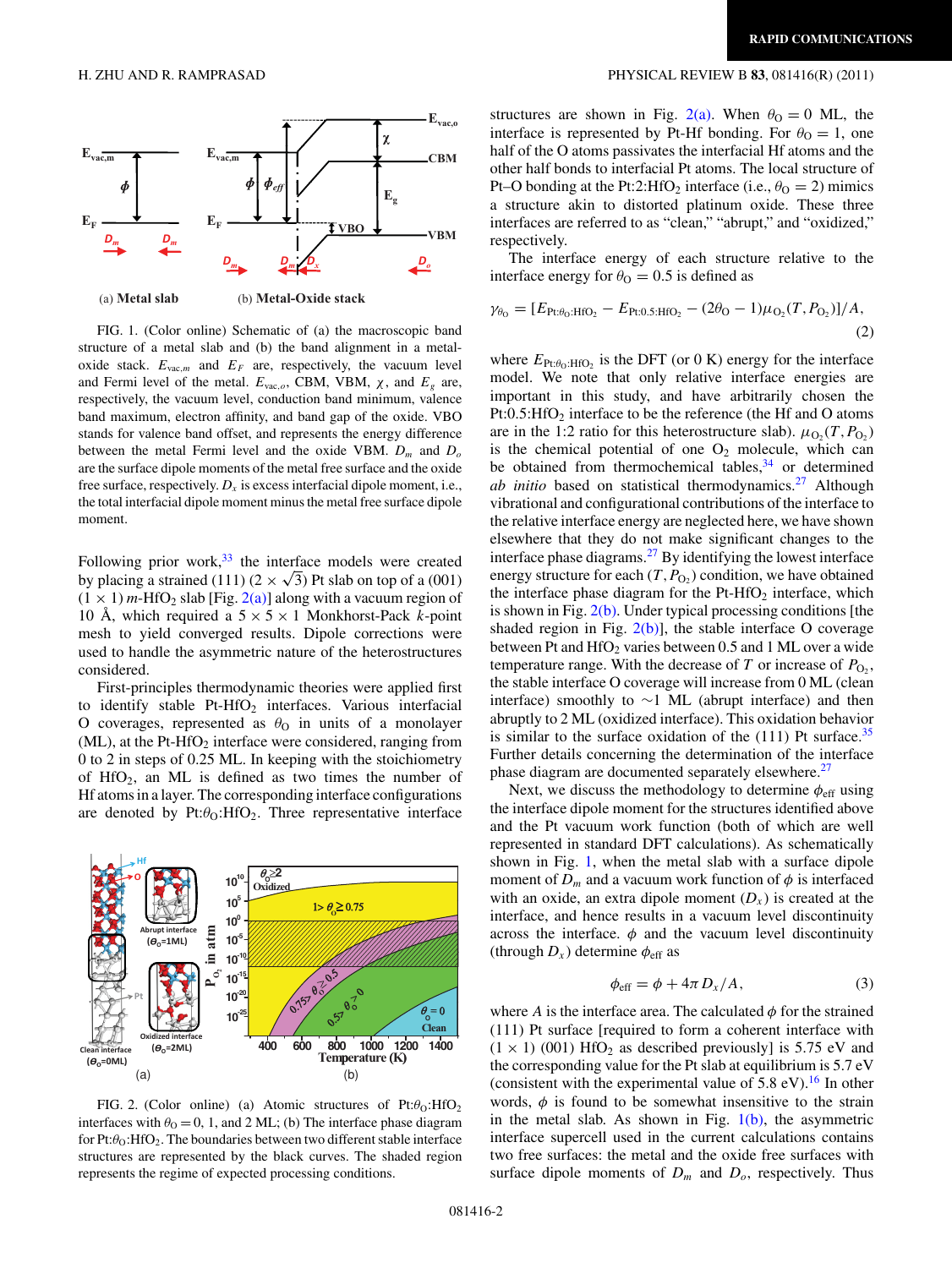## EFFECTIVE WORK FUNCTION OF METALS INTERFACED *...* PHYSICAL REVIEW B **83**, 081416(R) (2011)

TABLE I. The effective work function  $(\phi_{\text{eff}})$  along with the additional oxide-induced interfacial dipole moment per unit interface area  $(D_x/A)$  for Pt: $\theta_0$ :HfO<sub>2</sub> interfaces. The calculated vacuum work function of strained Pt is 5.75 eV. The  $\phi_{\text{eff}}$  values corresponding to the interface structure present in the interface phase diagram [Fig. [2\(b\)\]](#page-1-0) are shown in **bold** so as to distinguish these from the values for unstable structures (not seen in the interface phase diagram). The sign of  $(D_x/A)$  indicates that it is directed into the metal surface.

| $\theta_{\rm O}$ (ML) | $D_x/A$ (eV) | $\phi_{\rm eff}$ (eV) |
|-----------------------|--------------|-----------------------|
| $\mathbf{0}$          | $-0.162$     | 3.71                  |
| 0.25                  | $-0.136$     | 4.04                  |
| 0.5                   | $-0.111$     | 4.35                  |
| 0.75                  | $-0.024$     | 5.45                  |
| 1                     | $-0.013$     | 5.59                  |
| 1.25                  | $-0.003$     | 5.71                  |
| 1.5                   | 0.021        | 6.02                  |
| 1.75                  | $-0.003$     | 5.71                  |
| 2                     | $-0.031$     | 5.36                  |

[cf. Fig. [1\(b\)\]](#page-1-0), the net dipole moment of the supercell  $D_n$ (which may be unambiguously computed as done by VASP), is  $D_x + D_o$ , from which  $D_x$  may be determined using

$$
D_x = D_n - D_o. \tag{4}
$$

We note that  $D<sub>o</sub>$  may be computed from a separate (001)  $m$ -HfO<sub>2</sub> slab calculation with the same surface termination as the oxide free surface in the interface model, i.e., half ML O layer [cf. Fig.  $2(a)$ ]. The obtained dipole moment per unit surface area (*Do/A*) is 0.072 eV.

Based on Eq. [\(3\)](#page-1-0) and DFT determinations for  $\phi$  and  $D_x$ , we have obtained  $\phi_{\text{eff}}$  for the different Pt: $\theta_{\text{O}}$ :HfO<sub>2</sub> cases considered; these are listed in Table I. The  $\phi_{\text{eff}}$  values corresponding to the stable interface structure present in the interface phase diagram [Fig. [2\(b\)\]](#page-1-0) are shown in **bold** so as to distinguish these from the values for unstable structures (not seen in the interface phase diagram). As we can see from Table I,  $D_x$ , and hence  $\phi_{\text{eff}}$ , are strongly dependent on the interfacial O content.  $\phi_{\text{eff}}$  of the stable interfaces increases from



FIG. 3. (Color online)  $\bar{\phi}_{\text{eff}}$  as a function of temperature (*T*) and O<sub>2</sub> pressure  $(P<sub>O<sub>2</sub></sub>)$ . The shaded region represents the regime of expected processing conditions.

3.71 to 5.45 eV as  $\theta_0$  increases from 0 to 0.75 ML. Further oxidation of Pt:0.75:HfO<sub>2</sub> to Pt:2:HfO<sub>2</sub> only decreases  $\phi_{\text{eff}}$ by ∼0.09 eV, indicating that the saturation  $\phi$ <sub>eff</sub> for Pt-HfO<sub>2</sub> is ∼5.45 eV. We also note that all computed *φ*eff values for stable interfaces are smaller than the vacuum work function of Pt.

Next, we discuss the *T* and  $P_{\text{O}_2}$  dependence of  $\phi_{\text{eff}}$ . In the sense that a statistical distribution of  $\phi_{\text{eff}}$  values is expected for each  $(T, P<sub>O<sub>2</sub></sub>)$  condition, the Pt-HfO<sub>2</sub> stack will display an average  $\phi_{\text{eff}}$  value ( $\bar{\phi}_{\text{eff}}$ ).  $\bar{\phi}_{\text{eff}}$  may be defined as

$$
\bar{\phi}_{\text{eff}} = \sum_{\theta_0 = 0}^{2} \phi_{\text{eff}}(\theta_0) \times \wp(\theta_0)
$$

$$
= \sum_{\theta_0 = 0}^{2} \phi_{\text{eff}}(\theta_0) \times \frac{\exp(-\gamma_{\theta_0}/kT)}{\sum_{\theta_0 = 0}^{2} \exp(-\gamma_{\theta_0}/kT)}, \quad (5)
$$

where  $\phi_{\text{eff}}(\theta_0)$  and  $\wp(\theta_0)$  are the  $\phi_{\text{eff}}$  value and the probability of a coverage of  $\theta_{\text{O}}$ . The determined  $\bar{\phi}_{\text{eff}}$  as a function of *T* and  $P_{O_2}$  for Pt-HfO<sub>2</sub> is portrayed in Fig. 3. As we can see,  $\bar{\phi}_{eff}$  decreases with *T* and increases with *P*<sub>O2</sub>. This finding is consistent with prior experimental work in which a Pt-HfO<sub>2</sub> stack annealed in forming gas and  $O_2$  gas displayed an effective work function of 4.6 and 4.9 eV, respectively.<sup>[7](#page-3-0)</sup> Furthermore, the shaded region in Fig. 3 represents the expected, or generally adopted, processing conditions (from the standard pressure to the ultrahigh vacuum conditions). The predicted  $\bar{\phi}_{\text{eff}}$  at these expected annealing conditions (4.4–5.5 eV) is in favorable agreement with the reported experimental values  $(4.6-5.5 \text{ eV})$ .<sup>7,13-15</sup> More quantitative comparisons between our work and experiments is not possible at this time, as available experimental studies do not provide the exact processing  $O_2$  pressure.

Finally, we note that several simplifying assumptions have been made to make our calculations tractable. These include constraints imposed by periodicity and coherency, and consideration of only a single-crystal environment. Nevertheless, we believe the dominant factors that control the thermodynamics and the electronic structure of the interface are largely *local*, which are indeed well captured by our treatment. Our prior work on the thermodynamics of Pt-HfO<sub>2</sub> as well as  $Si$ -HfO<sub>2</sub> interfaces provide partial justification for these hopes and beliefs.<sup>27</sup> In that work, it was shown that the conditions at which certain interface phases are favored are indeed predicted with remarkable accuracy, despite the simplifying assumptions made. It was also shown that strains induced by the requirement of coherency in our treatment alter our conclusions negligibly.

In summary, a parameter-free methodology to directly determine the effective work function of a metal-dielectric interface in terms of the interfacial dipole moment has been presented. The variation of the effective work function with respect to the environment (in this case,  $T$  and  $P_{\text{O}_2}$ ), attributed to changes in the interfacial O content, has been captured using first-principles thermodynamics. The favorable agreement between the computed and experimental results for the Pt-HfO<sub>2</sub> interface under generally adopted processing conditions is indicative of the usefulness of such full first-principles property-processing relationship studies. Such approaches